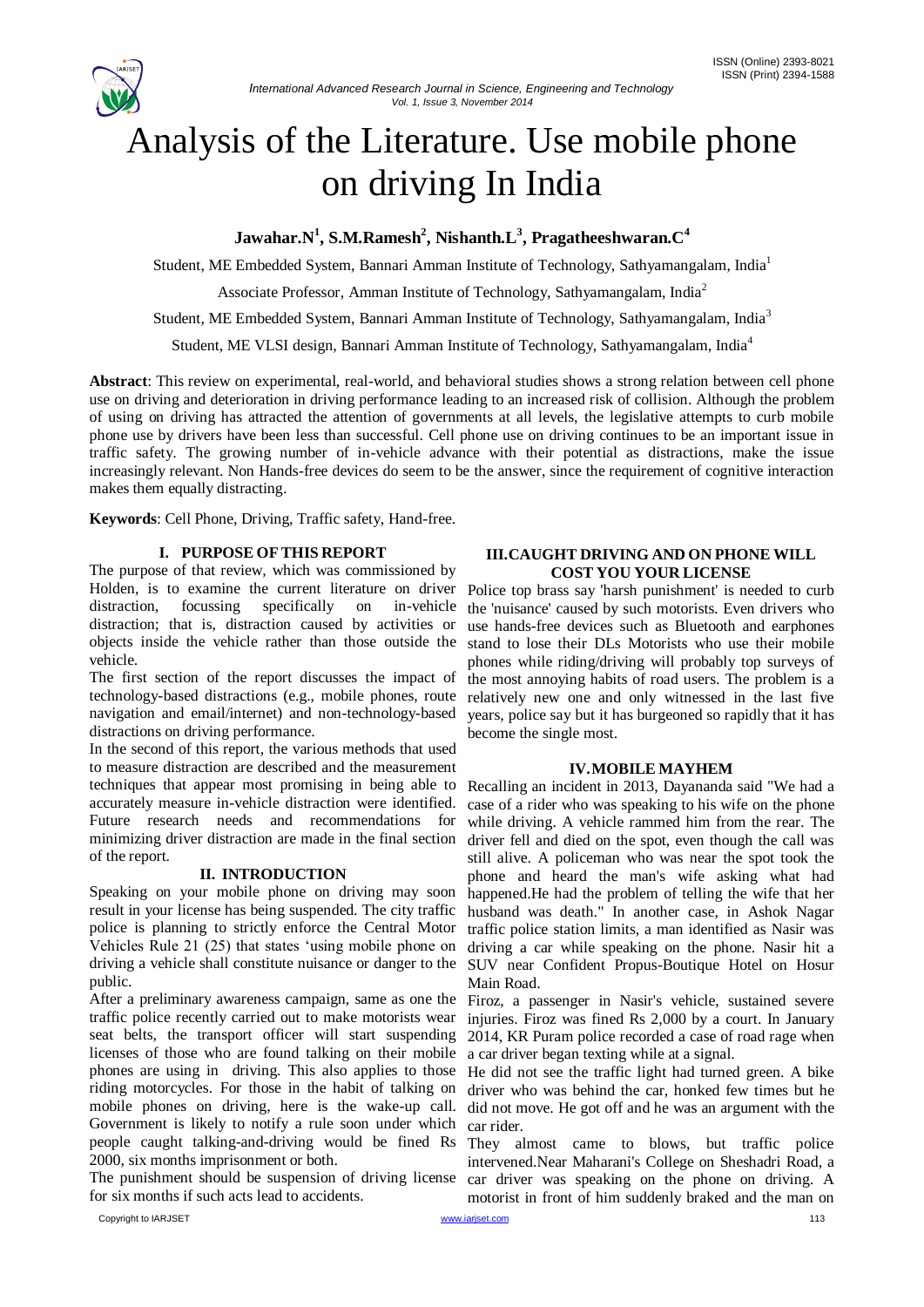

the phone too braked hard. A bike collided with the car sustained minor injuries.

Many studies have found that using a hands-free phone on driving is no safer than using a hand-held phone. Using a mobile phone on driving can increase the risk of being involved in a collision by up to four times.

Research suggests that the physical and cognitive distraction caused by using mobile phones on driving can significantly impair a driver's visual search patterns, reaction times, decision-making processes and their ability to maintain speed, throttle control and lateral position on the road.Mobile phone use also often involves associated tasks that may further distract. These activities can include people have started using hands free devices. writing down phone numbers on a piece of paper whilst driving or writing down dates or notes in diaries.

Sending a text message is more distracting than simply talking on a mobile phone. Research has found that talking on a mobile phone is more distracting than holding an intelligent conversation with a passenger, but no more distracting than eating a food.

#### **V. ENTERTAINMENT SYSTEMS**

Tuning a radio on driving appears to have a detrimental effect on driving performance, particularly for unschooled broadcasts on driving can impair driving performance. research. more distracting than dialing a mobile phone; however the identified: use of voice-activation may minimize this distraction.

**VI.QUANTIFYING CELL PHONE USAGE AND CRASH RISK** Drivers' attentiveness has been a concern since the invention of the automobile. As technology increases, the number of driver distractions increases. Each year, more than 42,000 people are death, more than 3 million are injured, and more than 6 million crashes occur on roads in the United States (IIHS, 2006). Estimates have attributed between 30-50 percent of collisions to distracted drivers, resulting in huge amount of societal cost (Cohen, 2003). Although common sense and experience tells us that using cell phones on driving is dangerous, a further of studies is devoted to quantifying the exact risk associated with using a cell phone on driving. Around 120 studies have attempted to validate a common conception: using a cell phone on driving is a distraction and therefore increases crash risk. The literature on this subject investigates various relationships between cell phone use and accident risk. These studies may be separated into three general groups: experimental studies, epidemiological studies and real-world studies. Epidemiological studies examine realworld accident data and cell phone records to draw conclusions based on the relationship between the two. Experimental and behavioral studies attempt to measure some cognitive effect of cell phone use on normal driving functions such as visual attention, following distance, reaction time, and other driving tasks. Real-world studies attempt to show how real-world situations either justify or disprove the other data.

#### **VII. POOR RECORD**

driven by the person who was speaking on the phone and Delhi Traffic Police book drivers talking on cell phones under Section 184 of the Motor Vehicles Act and impose a penalty of Rs.1,000. Bluetooth devices attached with speakers are frequently fixed in the car and used for talking. There is also a provision of jail term of up to 6 months. The traffic courts concerned decide about this. There are only a few prosecutions under this section. Till May 25 2015 year, the traffic police had prosecuted about 700 people for talking on mobile on driving while they issue 8000-10000 challans every day for all offences. In 2012, the number of offenders booked for talking on mobile phone on driving was 1700, to avoid detection;

#### **VIII. RECOMMENDED DISTRACTION MEASUREMENT TECHNIQUES AND MEASURES**

drivers. Research suggests that simply listening to radio here to assist others undertaking distraction-related In addition to reviewing what is known about both technology and non-technology-based distractions deriving from within the vehicle, the various scientific techniques which have been used to measure driver distraction and the measures of driving performance (e.g., lane keeping) which appear to be vulnerable to the different types of distraction. While that material was reviewed primarily to assist Holden, material is reported

Research suggests that operating a CD player on driving is The following techniques for measuring distraction were

- On-road and test track studies;
- Driving simulator studies;
- Dual-task studies;
	- Eye glance monitoring studies;
	- The visual occlusion method;
	- The peripheral detection task; and
	- The 15 Second Rule.

#### **IX.VEHICLE DESIGN**

The most effective way to minimize technology-based distraction is to design the Human Machine Interface (HMI) ergonomically. In Europe and North America draft standards have already been developed which contain performance based goals which must be reached by the HMI so that the in-car technologies do not distract or visually entertain the driver on driving (e.g., the European Statement of Principles for Driver Interactions with Advanced In-vehicle Information and Communication systems). In that system is important that the development of these standards be closely monitored by relevant authorities in Australia and that local vehicle manufacturers and system developers are encouraged to refer to these standards in designing their systems.

There is a need for research to develop the HMI so that it eliminates the need for these associated tasks. The operation of certain devices including mobile phones and route guidance systems often involves associated tasks such as accessing written information, which could further distract the driver.